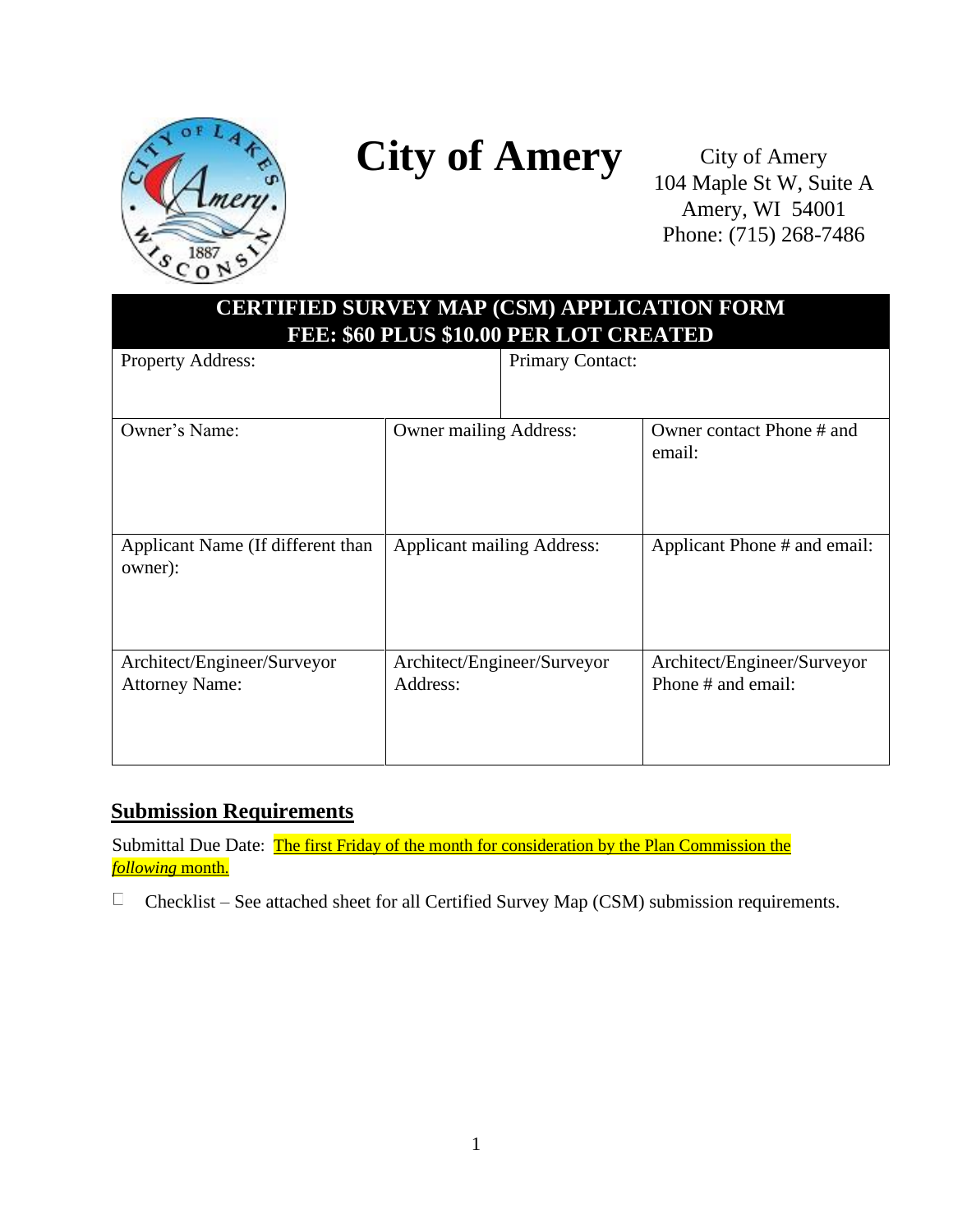## **CERTIFIED SURVEY MAP (CSM) CHECKLIST**

#### **PRELIMINARY APPLICATIONS Must Include the Following:**

- ❑ Completed Application Form (Page One)
- □ Proof of Ownership or letter of consent from property owner (if the applicant is not the property owner)
- ❑ 10 copies of the proposed Certified Survey Map, including legal description for the property
- ❑ Current Legal Description of the property, if it is not included on the Certified Survey Map
- ❑ 10 copies of a typed Narrative, including information listed on Page 3 of this application
- ❑ 10 copies of the completed "Appendix A" Environmental Assessment Checklist
- $\Box$  An explanation of whether parkland dedication requirements will be satisfied for the proposed land division with a) a dedication of land or b) fees-in-lieu of a land dedication.
- $\Box$  This Checklist (or a photo-copy of this check-list).

**FINAL APPLICATIONS** *(Due after the city has reviewed the Preliminary Application materials…)* **Must Include the Following:**

- ❑ Application fee: \$60 **PLUS** \$10.00 *per* lot (based on the number of *proposed* lots)
- □ Engineering and legal fee deposit of: \$300.00

**Please note:** The applicant will be billed/invoiced for any engineering and legal fees that the City incurs in reviewing the proposed CSM in excess of the \$300.00 deposit.

**Please note also:** Any portion of the \$300.00 deposit that is *not* used by the City will be returned to the applicant.

❑ 10 copies of the *first page* (map) of the proposed Certified Survey Map ❑ 3 copies of the *complete* Certified Survey Map (including signature pages…)

#### **If Approved by the City, the Following Items are Required Before the Deposit Can be Returned:**

- □ A digital version of the approved CSM, so city base-maps can be updated.
- ❑ A copy of the *recorded* CSM, including the County-assigned document recording number.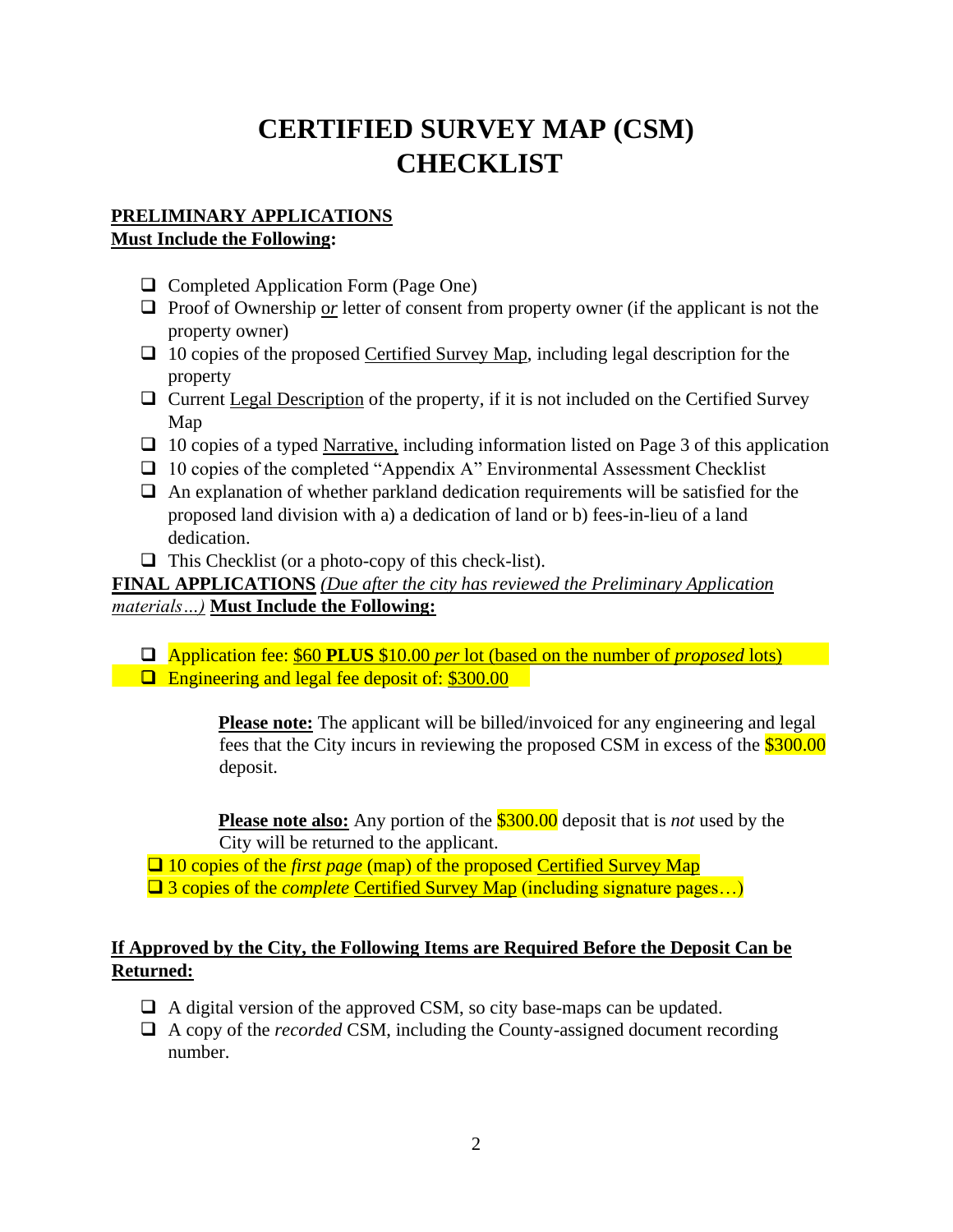#### **The Following Items May Also Be Required:**

❑ **Zoning Application.** If a change in zoning is required in conjunction with the proposed Certified Survey Map, a *separate* application for a Zoning Map Amendment will be required to be submitted in conjunction with the request for the Certified Survey Map.

#### **For Proposed Certified Survey Maps in the City's Extraterritorial Jurisdiction Area:**

❑ **Additional Review.** In addition to requiring approval from the City of Amery, proposed Certified Survey Maps within the city's extraterritorial plat review jurisdiction must also be reviewed and approved by the Township and Polk County.

#### **Information to Include in the Narrative:**

- 1) What is the purpose/reason for the proposed Certified Survey Map?
- 2) What is the existing zoning designation/classification for all parcels?
- 3) What is the proposed zoning designation/classification for all parcels?

#### **For City Parcels:**

- 1. Will all proposed new parcels meet city requirements for:
	- Minimum Lot Area?
	- Minimum Width?
	- Minimum Depth?
- 2. Will *existing* buildings meet set-back requirements for front, side, and rear yards?
- 3. Does water/sewer laterals exist to the proposed new lot(s)? If it does not, the property owner will need to pay to have these services installed.
- 4. Does the parcel abut WIS-DOT or Polk County right-of-way? If so, these jurisdictions may need to review and approve the proposed CSM/subdivision.
- 5. Will there be separate driveways for all parcels, or shared driveways over a common property line? Shared driveways require a legal agreement to be recorded against the property titles for both properties… For proposed shared driveways, please submit a draft of the legal agreement for city staff to review prior to the shared-driveway agreement being filed against both properties' titles. Contact City Hall for driveway permits.
- 6. For 'zero-lot line' land divisions in the City of Amery clearly indicate which lot number (Lot 1 or Lot 2) will correspond with which address. *(Please note that there have been title problems in the past where the CSM lot number has not been clearly associated with an address for zero-lot line land divisions.)*